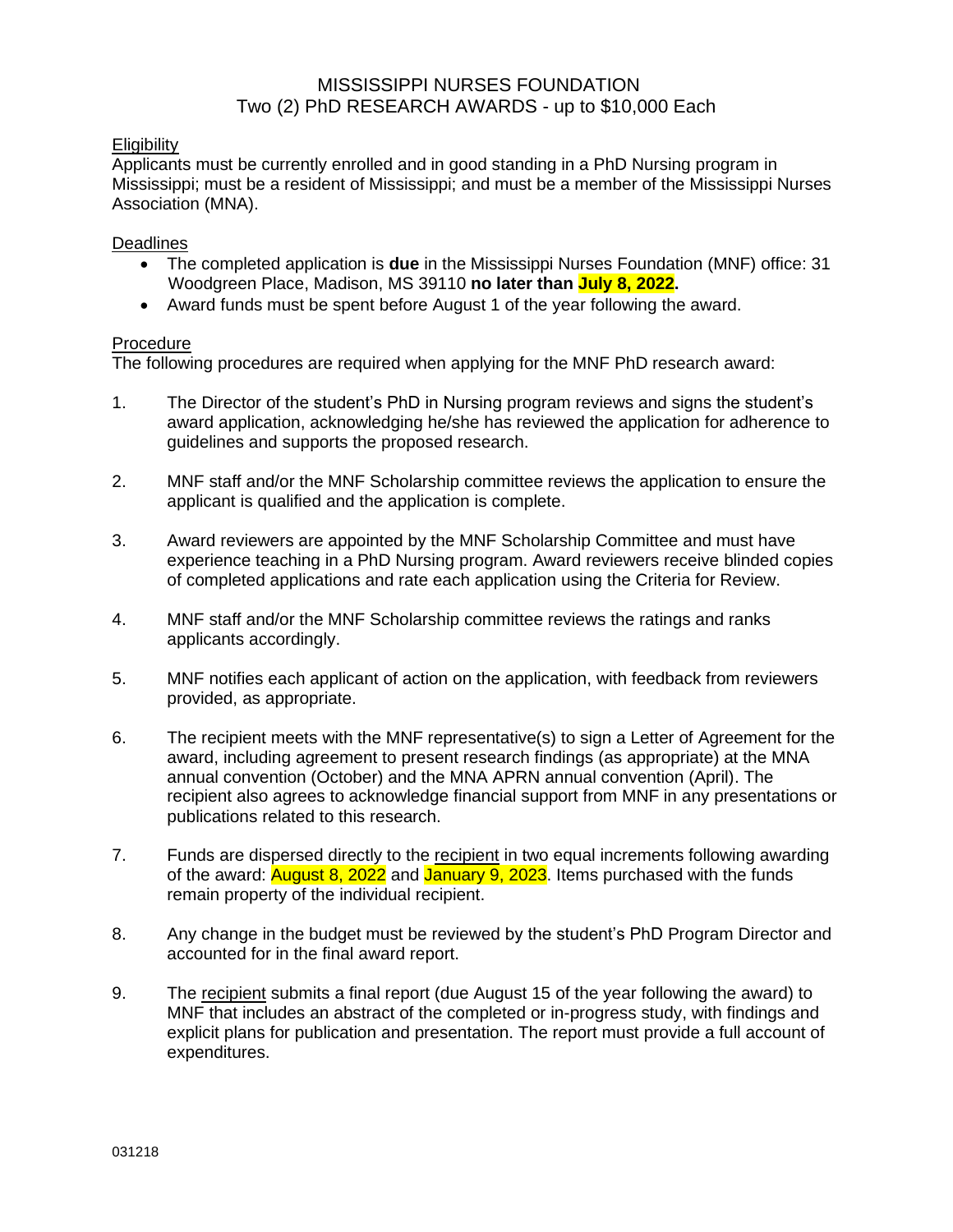- 10. If an award is made as the result of this application, the individual applicant becomes an awardee and assumes any and all legal and financial accountability for the awarded funds and for the performance of the award supported activities. Deliberate withholding, falsification, non-documentation of references, or misrepresentation of information in the application could result in administrative actions including, but not limited to, the withdrawal of an application or an award.
- 11. Tax Information. While funds awarded to MNF awardees must be reported as income by applicants on their individual tax returns, applicable expenses may be deducted based on individual circumstances. However, the MNF does not have a reporting requirement and therefore will not be sending awardees an IRS Form 1099 or any other information related to the monies awarded. Recipients should establish their own record keeping system to determine the amount reportable on their income tax return and consult with their personal tax advisor regarding appropriate reporting requirements.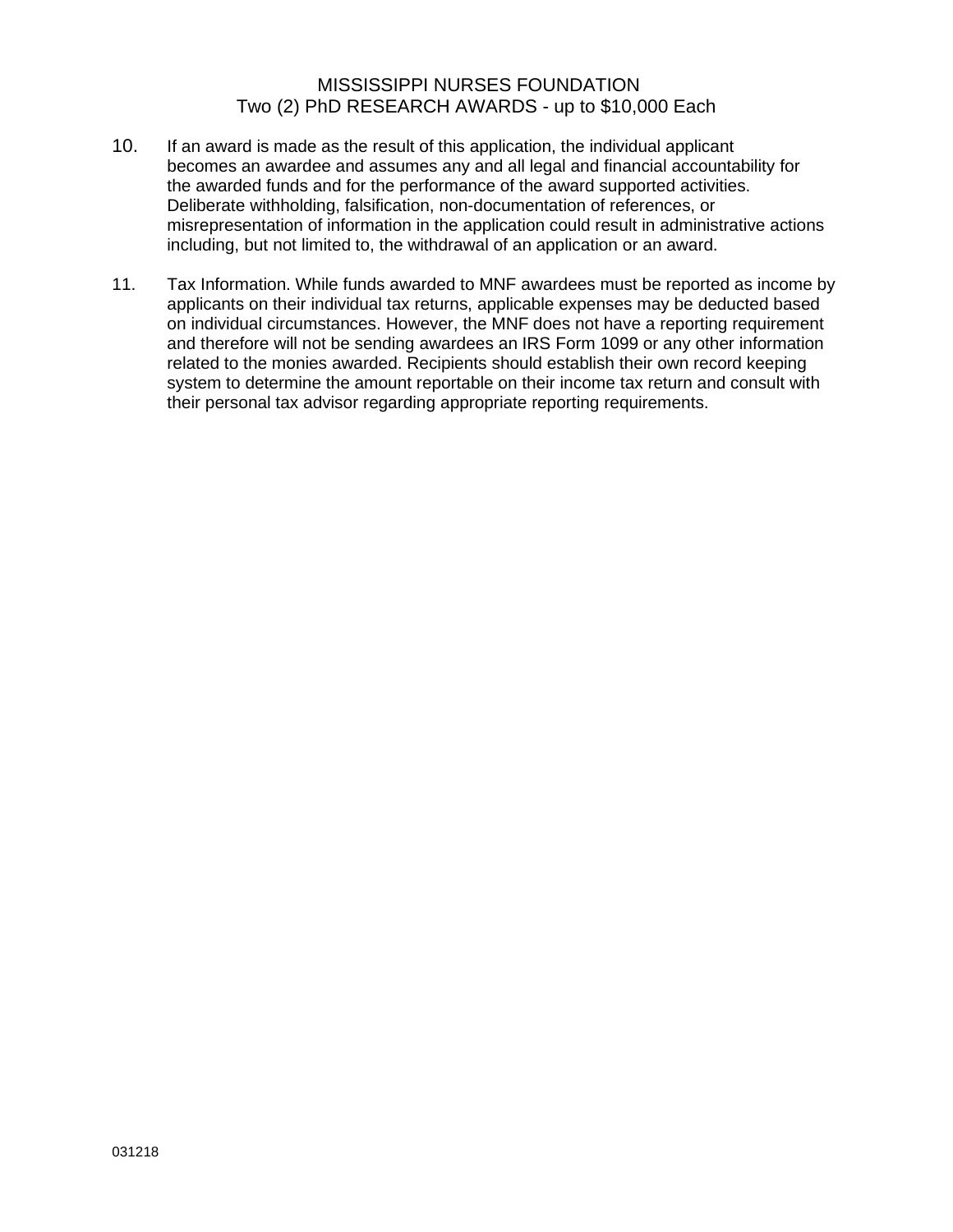# **Application Review Criteria**

The following criteria, adapted from federal award proposal criteria, are used in reviewing all PhD in Nursing research award applications:

| I.    | Title: Must include major variables and populations                                                                                                                                                                                                                                                                                                                                                                                                                                                                                                                                                                                        | 1 point   |  |  |
|-------|--------------------------------------------------------------------------------------------------------------------------------------------------------------------------------------------------------------------------------------------------------------------------------------------------------------------------------------------------------------------------------------------------------------------------------------------------------------------------------------------------------------------------------------------------------------------------------------------------------------------------------------------|-----------|--|--|
| Ш.    | Abstract: 300-word limit                                                                                                                                                                                                                                                                                                                                                                                                                                                                                                                                                                                                                   | 3 points  |  |  |
| III.  | Budget and justification                                                                                                                                                                                                                                                                                                                                                                                                                                                                                                                                                                                                                   | 10 points |  |  |
| IV.   | Biographical sketch: 2-page limit                                                                                                                                                                                                                                                                                                                                                                                                                                                                                                                                                                                                          | 1 point   |  |  |
| V.    | Narrative: (APA style) 12-page limit                                                                                                                                                                                                                                                                                                                                                                                                                                                                                                                                                                                                       | 70 points |  |  |
|       | <b>Specific Aims and Purpose</b><br>(10 points)<br>In this section, the following questions are considered:<br>What is the issue or concern which led to the need for this study?<br>What is the overall goal of the proposed research?<br>$\bullet$<br>• What are the specific aims that will be achieved by this research?<br>What research questions or hypotheses are being addressed?<br>$\bullet$                                                                                                                                                                                                                                    |           |  |  |
|       | (10 points)<br><b>Background and Significance</b><br>In this section, the following questions are considered:<br>What is the scope of the research question? Is it too broad or too narrow?<br>$\bullet$<br>What is already known and what are the limitations from prior research?<br>$\bullet$<br>Why is this research question significant?<br>How will this proposed study fill gaps in existing knowledge?<br>What are the implications for nursing?<br>$\bullet$                                                                                                                                                                     |           |  |  |
|       | <b>Research Design and Methods</b><br>(50 points)<br>In this section, the following components are considered, as appropriate to the study:<br>Conceptual or theoretical framework<br>Study design<br>$\bullet$<br>Sample (population, participant selection, sample size and justification,<br>$\bullet$<br>inclusion/exclusion criteria, sampling method)<br>Data collection methods/instruments, including validity<br>$\bullet$<br>Data analysis (qualitative or statistical procedures)<br>Methods of procedure with study timeline (plan for implementation, procedures<br>for informed consent, steps of data collection, analysis) |           |  |  |
| VI.   | <b>Expected results</b>                                                                                                                                                                                                                                                                                                                                                                                                                                                                                                                                                                                                                    | 10 points |  |  |
| VII.  | References: (excluded from page limit)                                                                                                                                                                                                                                                                                                                                                                                                                                                                                                                                                                                                     | 2 points  |  |  |
| VIII. | Appendices: (excluded from page limit)                                                                                                                                                                                                                                                                                                                                                                                                                                                                                                                                                                                                     |           |  |  |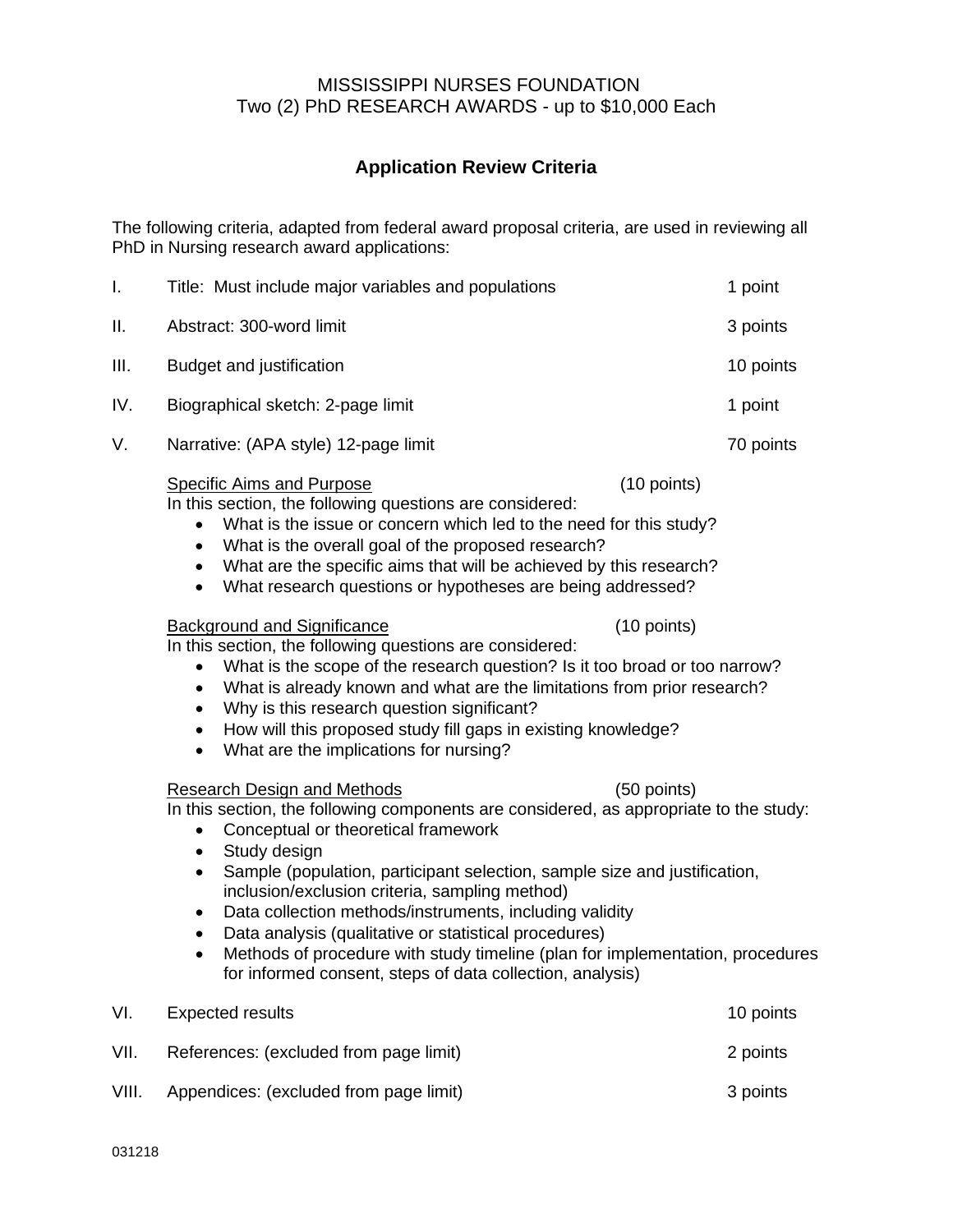These appendices may include the following:<br>A. Research instruments

- A. Research instruments<br>B. Consent letters for use
- Consent letters for use of instruments
- C. Letters of agreement with agencies
- D. Institutional Review Board (IRB) documents<br>E. Other supportive data
- Other supportive data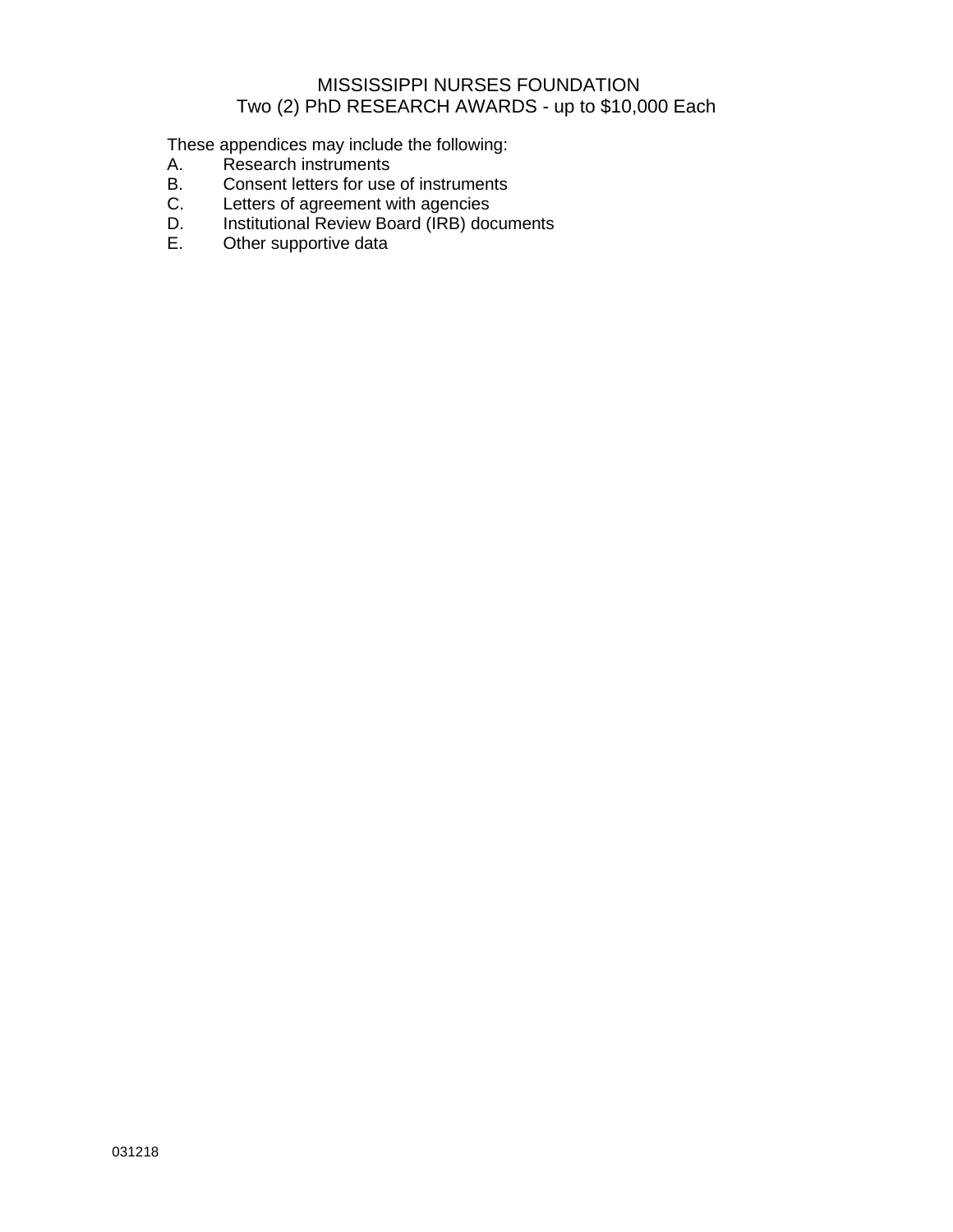# **Mississippi Nurses Foundation PhD Nursing Research Award Application**

Title of Project:

| Name of Applicant: |      |       |                  |
|--------------------|------|-------|------------------|
|                    | Last | First | Middle           |
| Degrees:           |      |       |                  |
| PhD Program:       |      |       | Sem/Yr admitted: |
| Address:           |      |       |                  |
| Telephone:         |      |       | Fax:             |
| Email:             |      |       |                  |
| PI of Study:       |      |       |                  |
| Email of PI:       |      |       |                  |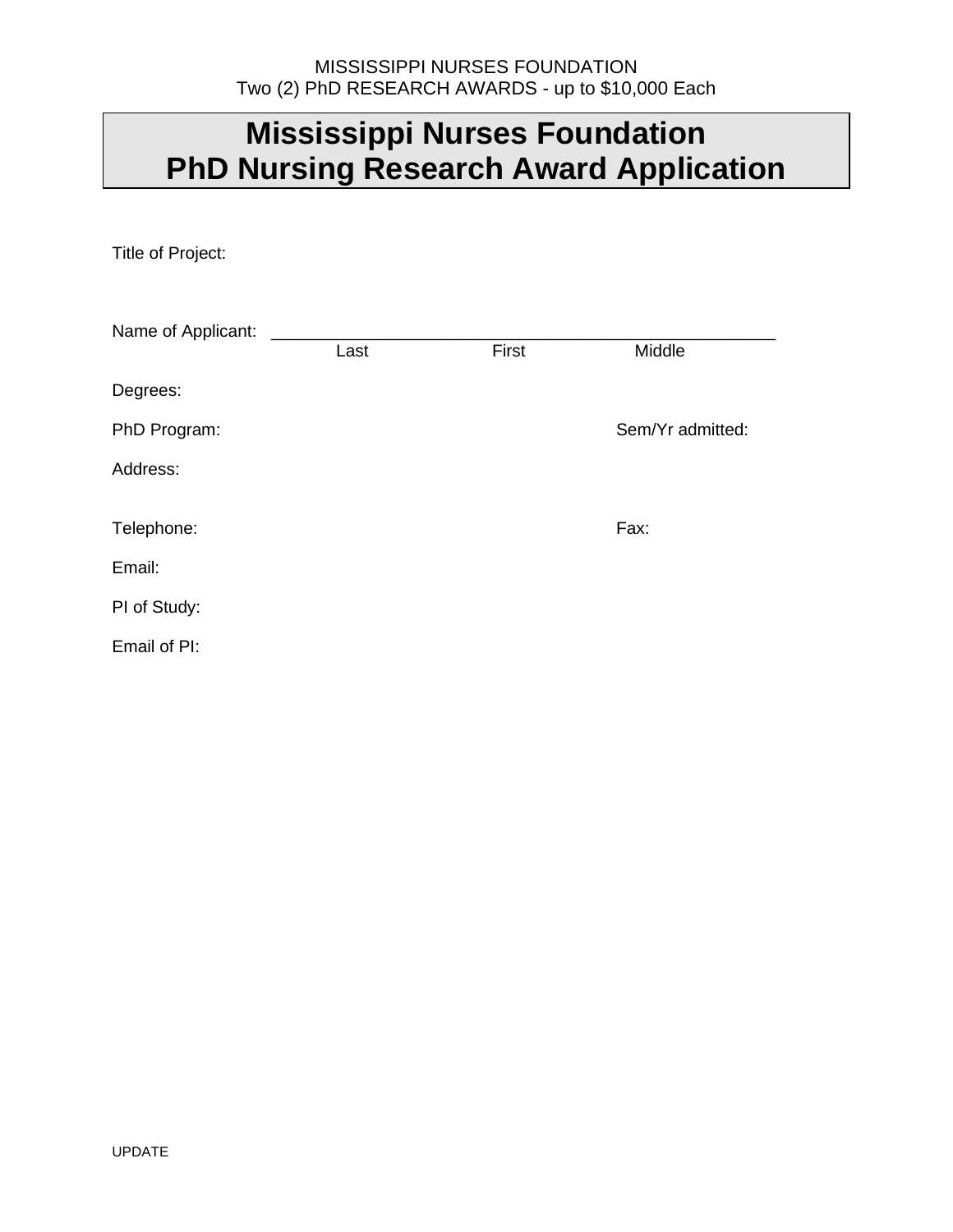**PROJECT ABSTRACT** (State the overall objectives, specific aims, research design, and significance of the proposed research. Limit abstract to 300 words).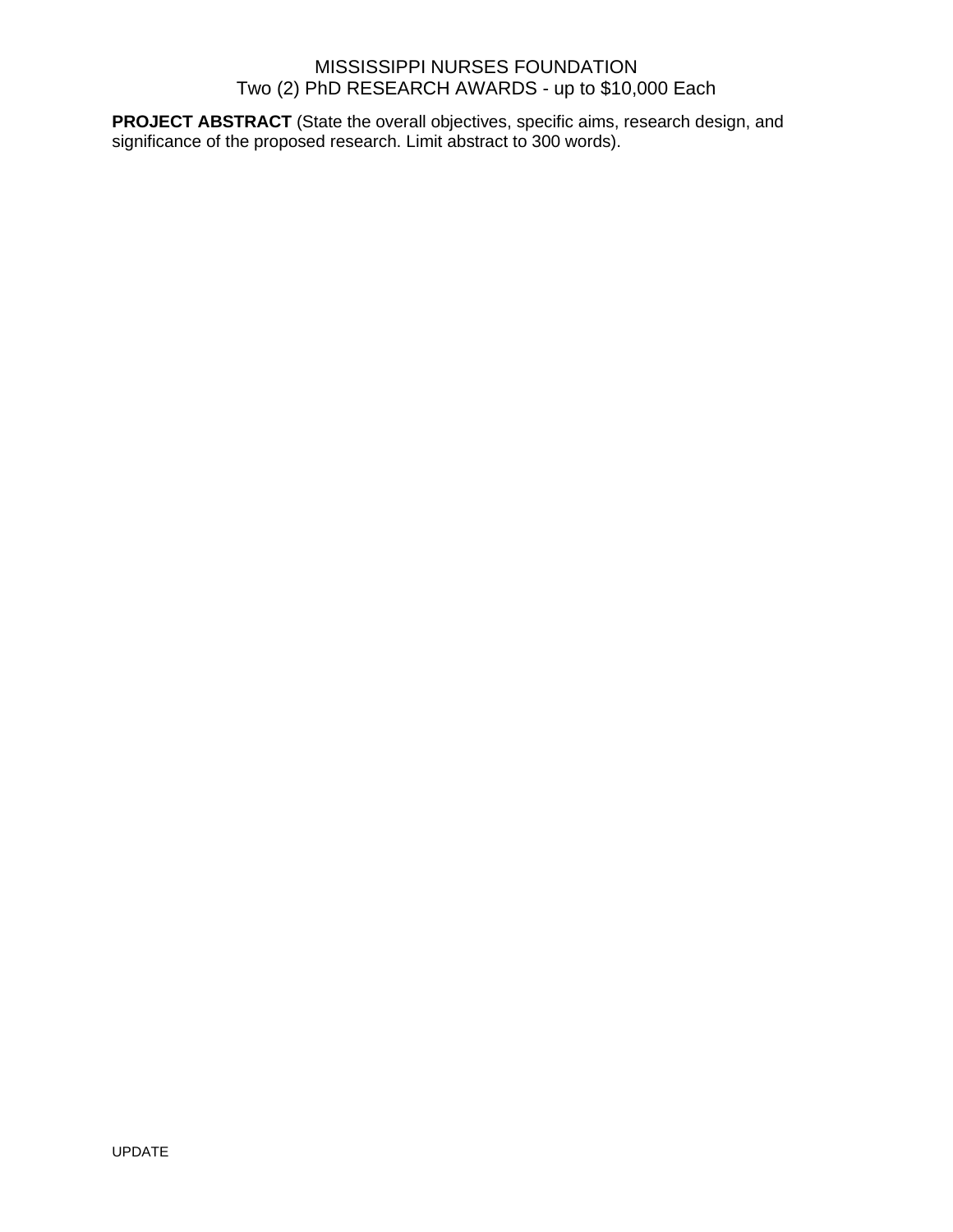# **APPLICANT BIOSKETCH**

#### **NAME:**

**EDUCATION** (Begin with Baccalaureate or other initial professional education and include postdoctoral training):

| Institution and Location | Degree<br>Conferred | Year | Field of Study |
|--------------------------|---------------------|------|----------------|
|                          |                     |      |                |
|                          |                     |      |                |
|                          |                     |      |                |
|                          |                     |      |                |
|                          |                     |      |                |
|                          |                     |      |                |

**RESEARCH AND PROFESSIONAL EXPERIENCE:** List employment history and experience, professional memberships, and honors. List complete references to all publications. **DO NOT EXCEED TWO PAGES.**

**Employment and Experience:**

**Professional Memberships:**

**Honors:**

**Publications:**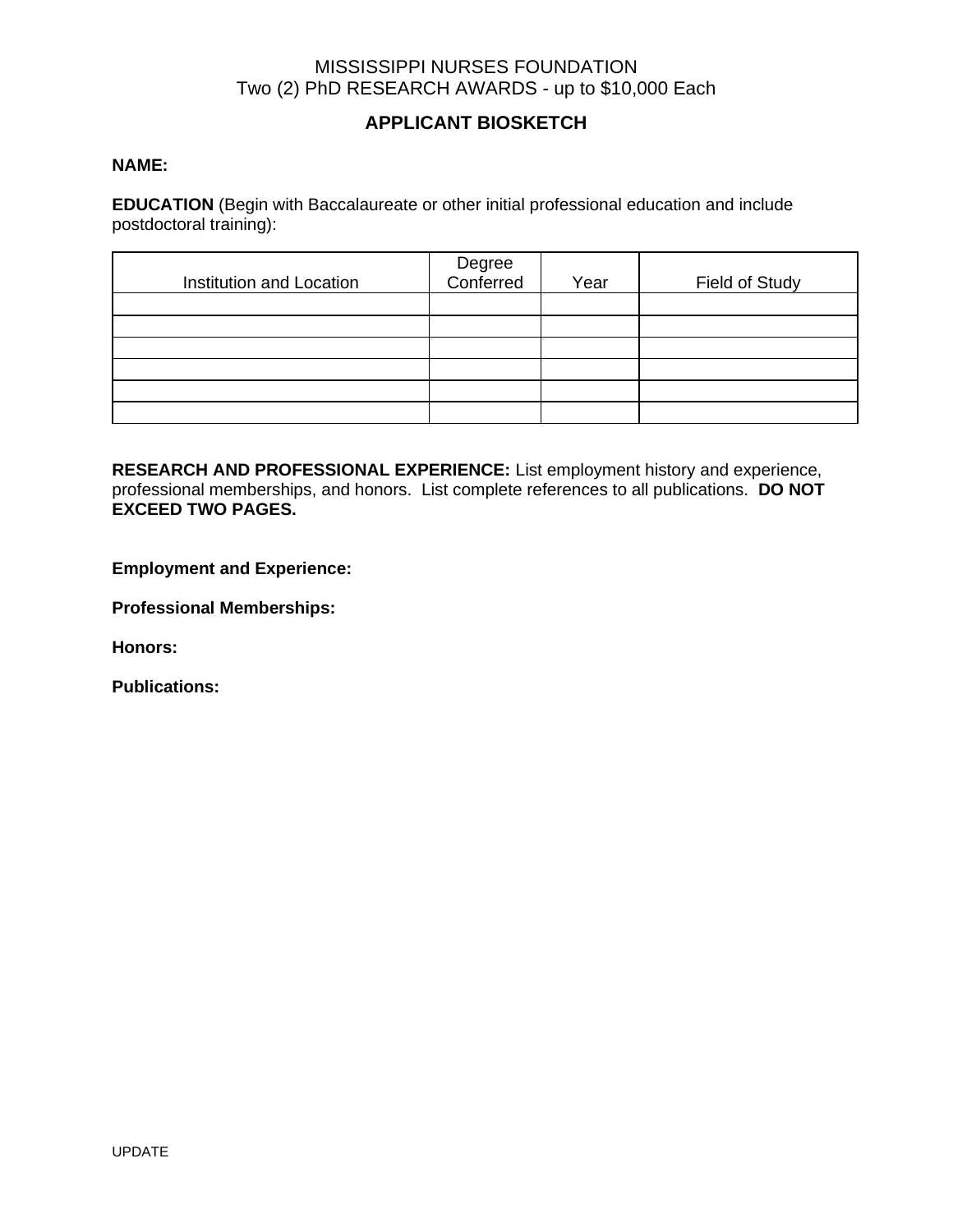# **RESEARCH PLAN**

Specific Aims and Purpose:

Background and Significance:

Research Design and Methods:

Key Variables:

Setting and Sample:

Recruitment:

Inclusion and Exclusion Criteria:

Target Sample Size:

Instruments:

Data Collection:

Data Analysis:

Limitations:

Expected Results: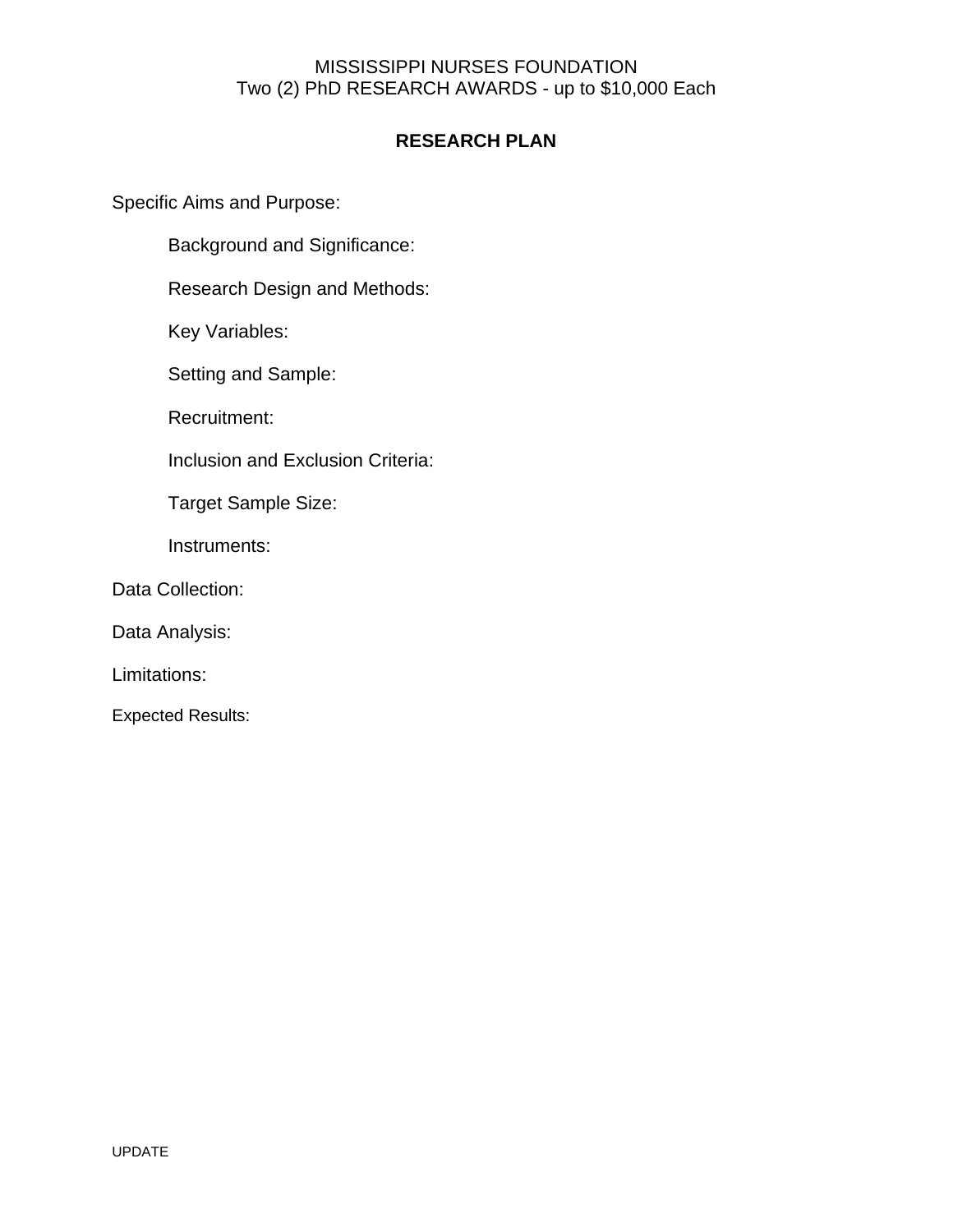References: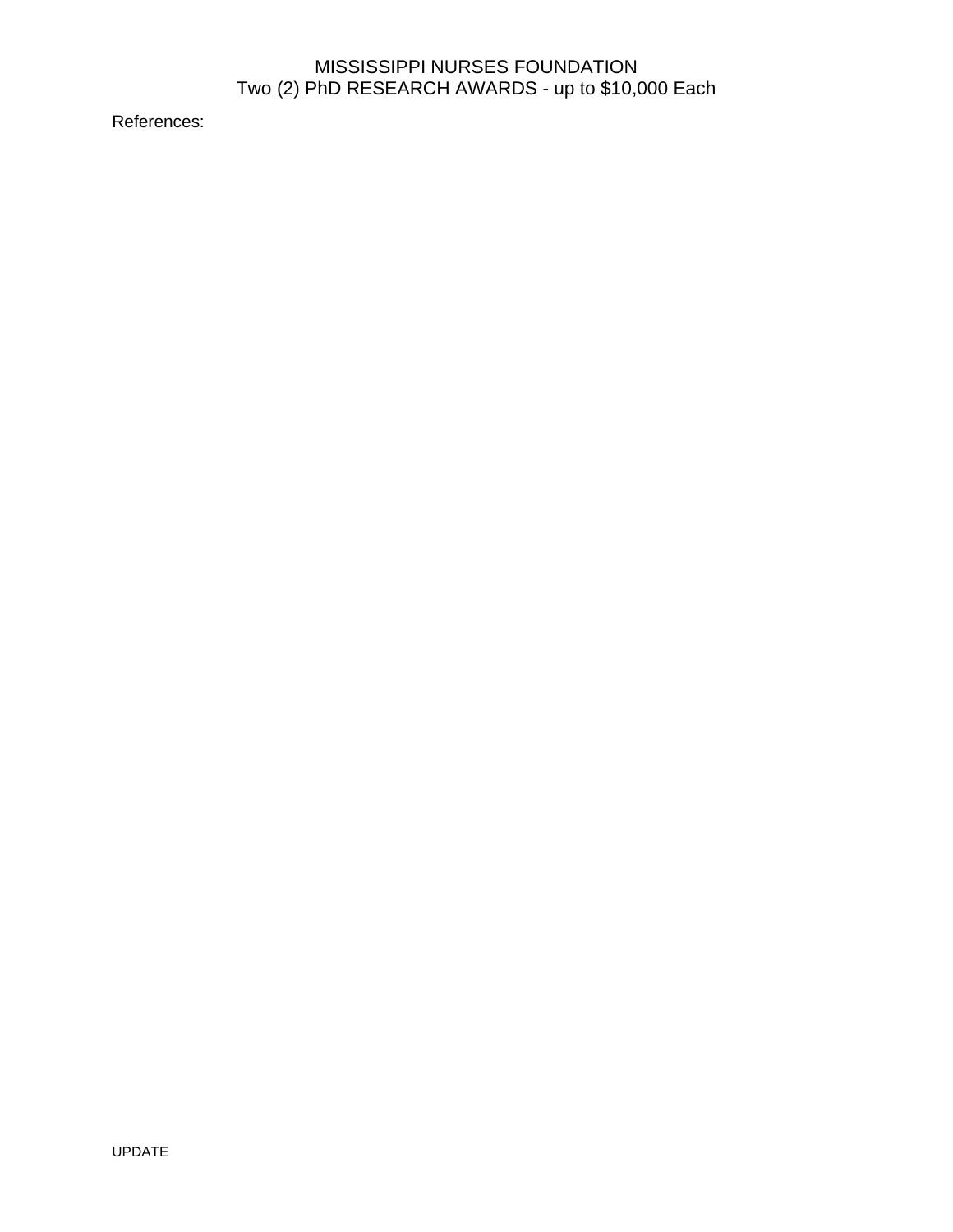Appendices**:**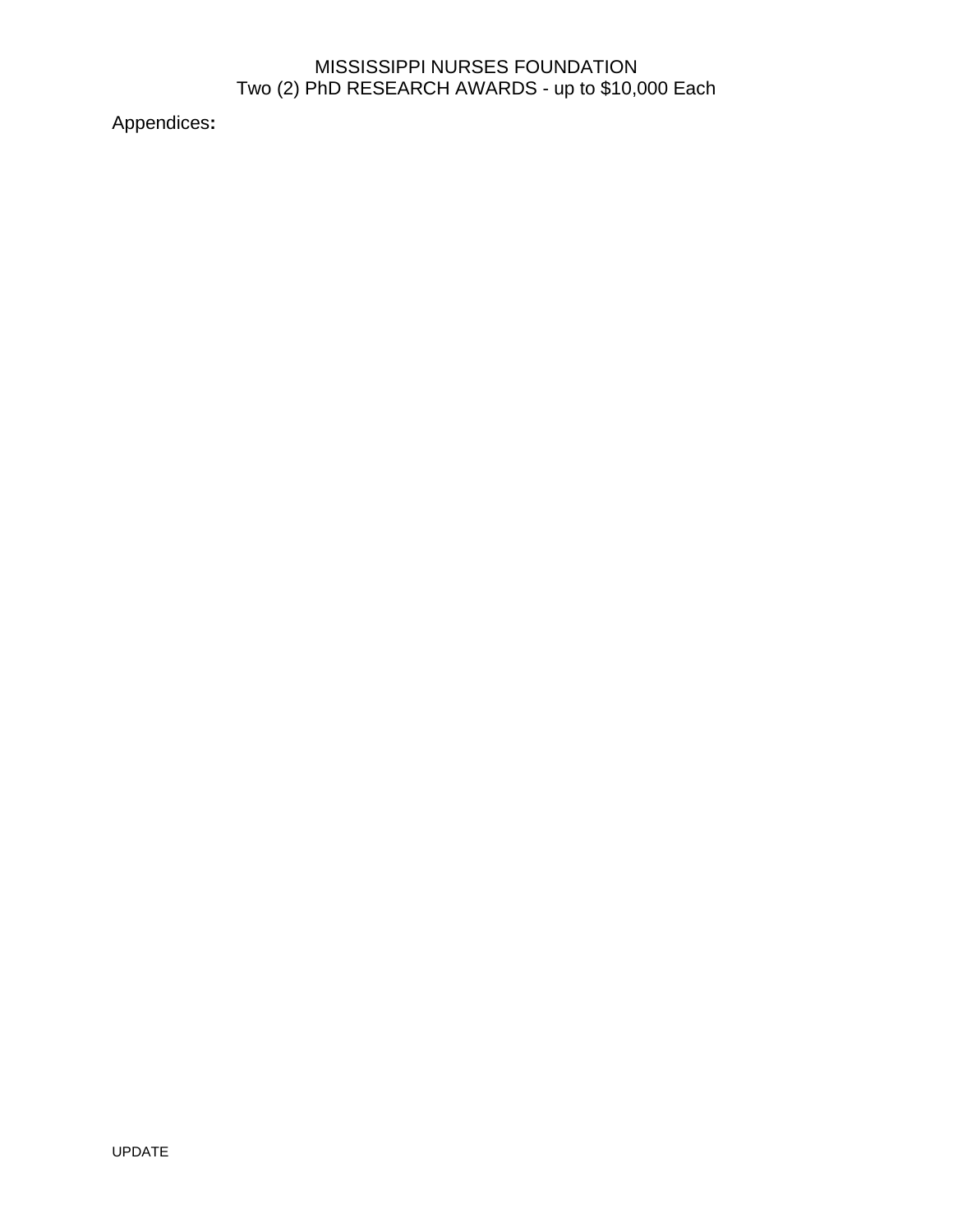**PROPOSED BUDGET** Expense categories may include equipment, personnel, contractual services/consultants, and commodities [supplies/equipment]. No portion of the funding is permitted to be used for the indirect/overhead costs.

Personnel

Equipment/Supplies

Contractual Services

**Commodities** 

Conference/Meeting

Other **Community Community Community** Community Community Community Community Community Community Community Community

Total \$

**BUDGET JUSTIFICATION** Justify the requested budget in each cost category. (If applying for emergency support, describe the circumstances that necessitate an interim source of funds.):

Personnel

Equipment/Supplies

Contractual Services

. Commodities

Conference/Meeting

**Other**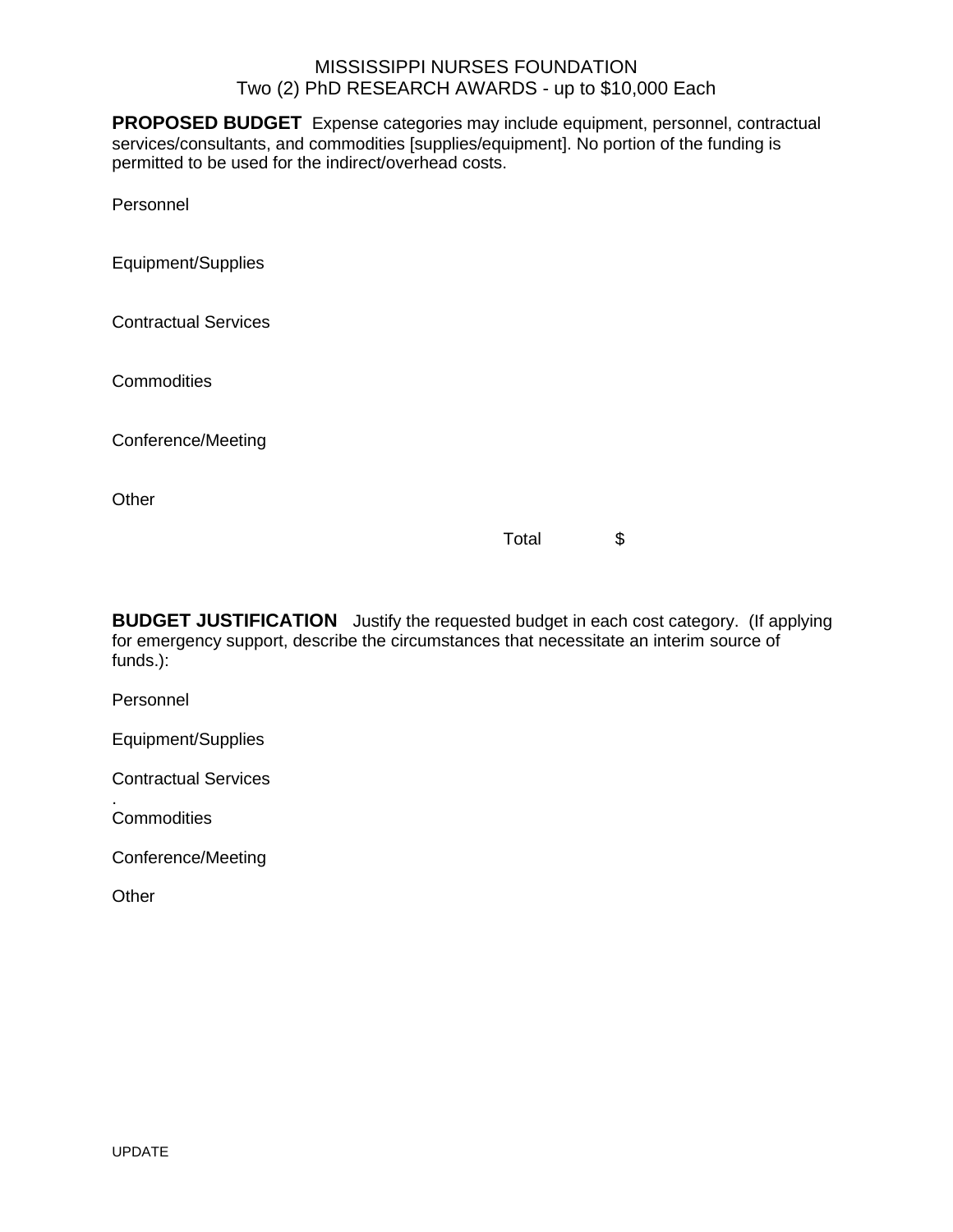## **PhD PROGRAM DIRECTOR ACKNOWLEDGMENT**

| Director's Name       |  |
|-----------------------|--|
| University            |  |
| <b>Title/Position</b> |  |
| Email                 |  |
| <b>Phone Number</b>   |  |
| <b>Student's Name</b> |  |

#### **Statement of Support**

Clearly summarize your support for the proposed research. Please provide your evaluation of his/her capacity to complete the work.

#### **Director Signature**

With my signature, I acknowledge:

- I have read the entire application and agree with the plan of research and expenditure of funds.
- I will read the entire final report, including the description of expenditure of funds by the student.
- The applicant is in good academic standing as a student in the PhD in Nursing program.
- If the student is awarded the funds, I will notify MNF if the student is no longer enrolled in or in good standing in the PhD in Nursing program at this university during the time the award is awarded.
- The student will be permitted time away from class to present at the MNA annual convention and the MNA APRN annual convention at dates established by the Mississippi Nurses Association, if determined appropriate.
- Any publication or presentation emanating from this research will include acknowledgement of financial support provided by the Mississippi Nurses Foundation.

Signature: \_\_\_\_\_\_\_\_\_\_\_\_\_\_\_\_\_\_\_\_\_\_\_\_\_\_\_\_\_\_\_\_\_ Date: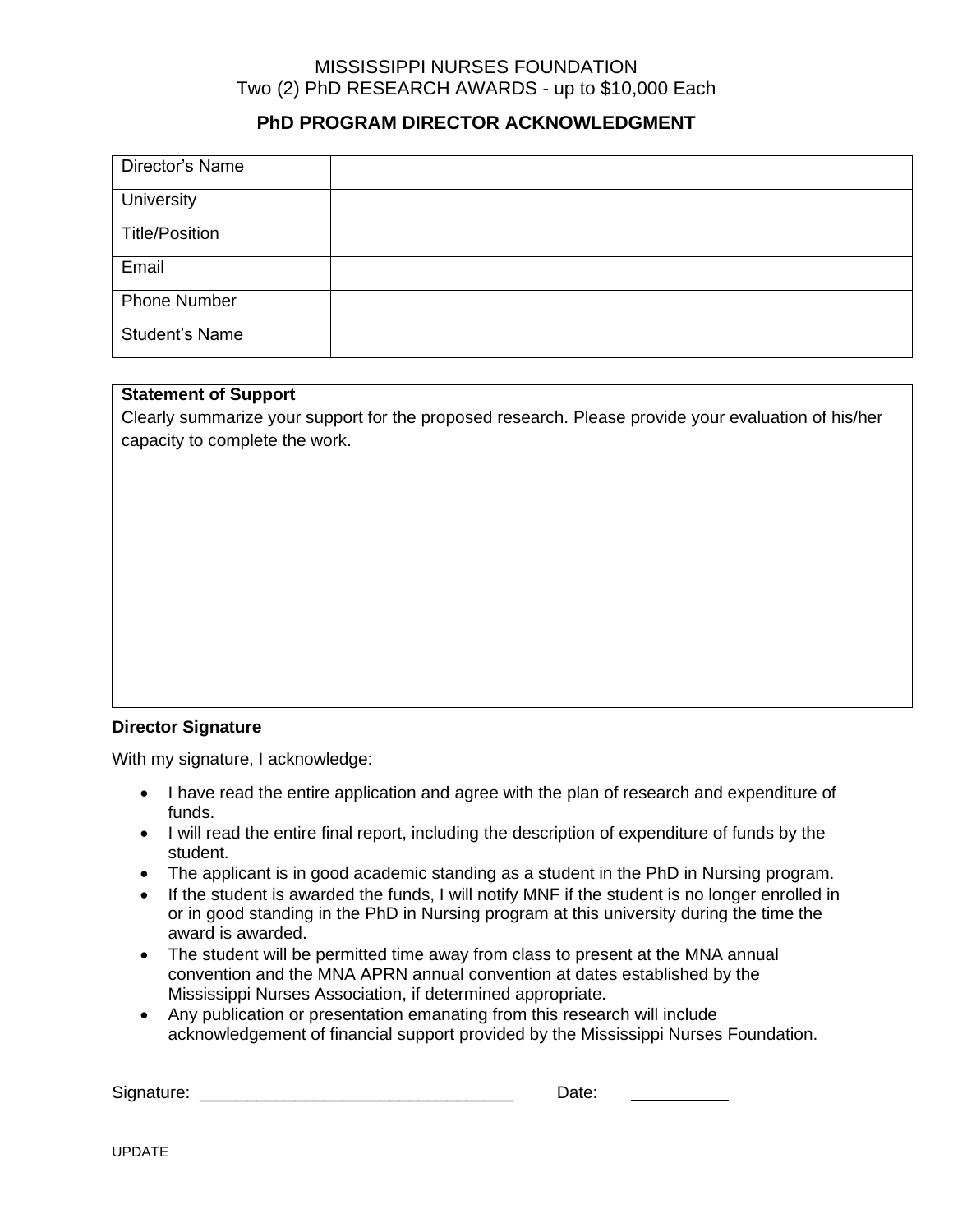# **Due by August 15**

# **MNF PhD Research Award Final Report**

Title of Study:

Student's Name:

Study abstract: (300 words or less)

Study results:

Study conclusions and recommendations:

Plans for dissemination: